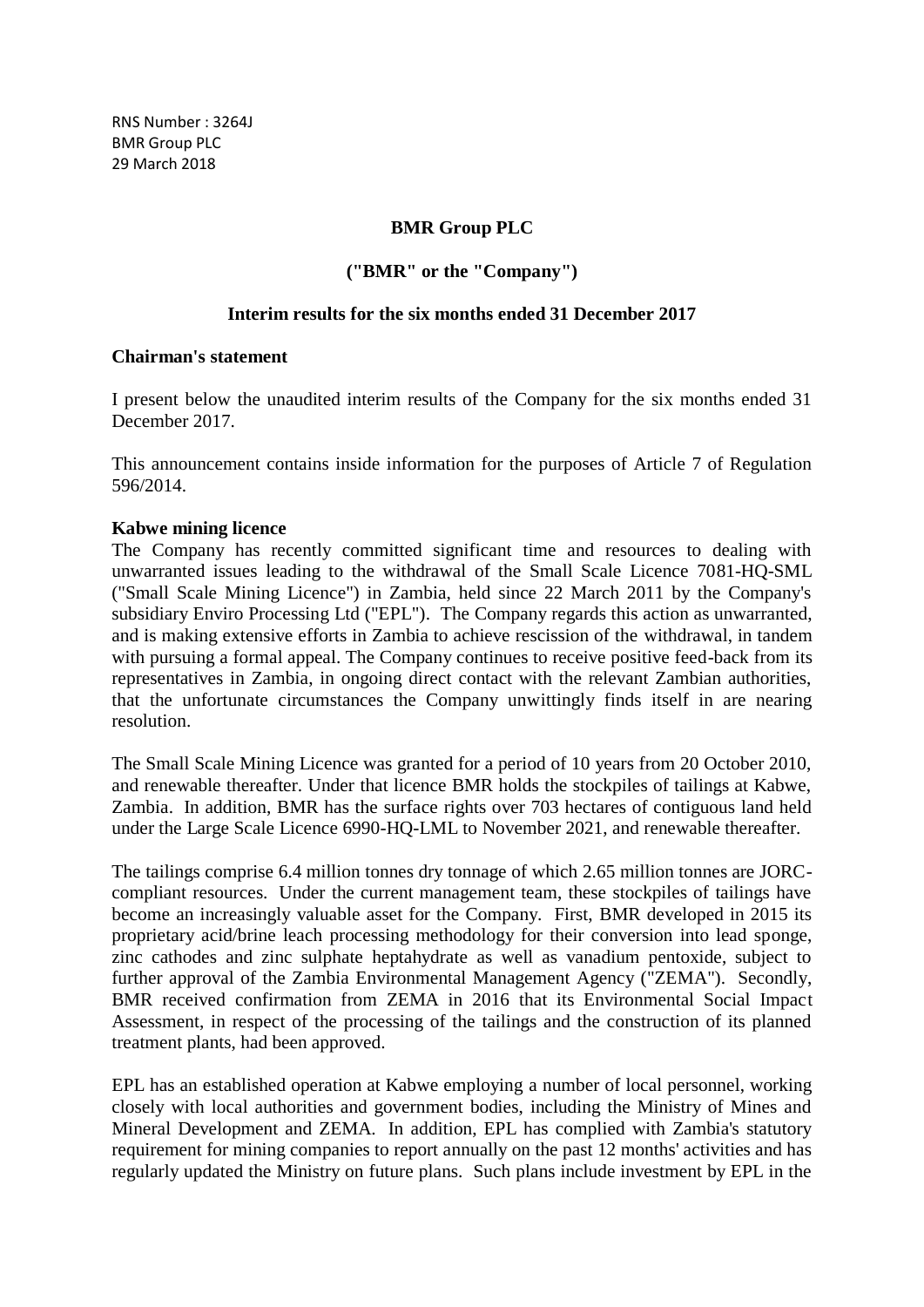local economy and regeneration of the polluted land at Kabwe leading to a healthy environment, as supported by the independent activities of the World Bank in this area.

Against this background, the Zambian Government has commenced action aimed at filtering out those companies with dormant mining licences in the country and make way for overseas mining companies to invest in Zambia. In January 2017, Zambia's Mines and Mineral Development Minister announced the commencement of the revocation of more than 600 dormant mining licences. It is my understanding that reviews of this nature are not infrequent in mineral rich African countries and, from time to time following a change of Government, or appointment of a new Minister, are used to reinvigorate their mining sectors and prevent stagnation.

Shareholders should be comforted to know that BMR has complied with Zambia's mining laws (emphasised in the recent appeal letter submitted by the Company) and has also expended an aggregate \$8 million to date in Zambia in relation to its mining licences. Accordingly, BMR management, in consultation with its in-country team and legal advisers, concluded that the review process initiated by the Government was a blanket approach (my understanding is that all holders of mining licences benefitting from overseas investment received the same notice) and was not targeted specifically at BMR's operations. Similarly, BMR determined in consultation with its local team and legal advisers that there was no justification for the notice by letter dated 24 August 2017 ("Default Notice") from Zambia's Director of Mines (for unexplained reasons not delivered to EPL until 26 September, 2017), claiming failure by EPL to commence mining operations in accordance with the approved plan. EPL consequently submitted a comprehensive response to the Default Notice detailing its past, current and future operations, and planned processing of its stockpiles of tailings.

BMR has recently received unwelcome comment in relation to its dealings on these matters. The Directors believe that comment to be mis-placed. BMR's independent director has formally reviewed the actions of the executive management and concluded that actions taken on and following 26 September 2017 were reasonable, with the knowledge and advice the executive management then had.

Thereafter, BMR has come to understand that rogue factors within the Zambian mining sector had colluded, leading the Mining Licencing Committee to terminate the Small Scale Mining Licence by letter dated 19 December 2017. This letter was initially not delivered (mirroring the unexplained situation with the Default Notice referred to above) and was not received until the occasion of a meeting requested by EPL at the Mining Cadastre on 6 February 2018. The letter was immediately discussed with BMR's advisers, and announced in accordance with the AIM Rules for Companies, leading to the temporary suspension of the Company's share trading on AIM.

As a significant measure of the potential success of the Kabwe plant construction and of its zinc and lead processing capability, BMR was able to reach agreement with Jubilee Metals Group plc ("Jubilee"), announced on 23 October 2017, which is expected to lead to the conclusion of a formal joint venture agreement upon resolution of the current licence issues. The conclusion of that joint venture agreement will secure further investment into Kabwe with up to £2.3 million of conditional debt finance for the construction of the plant.

We have lodged our appeal against the licence cancellation and are now lobbying extensively in Zambia, with significant support from Jubilee, for right to prevail and for the consequential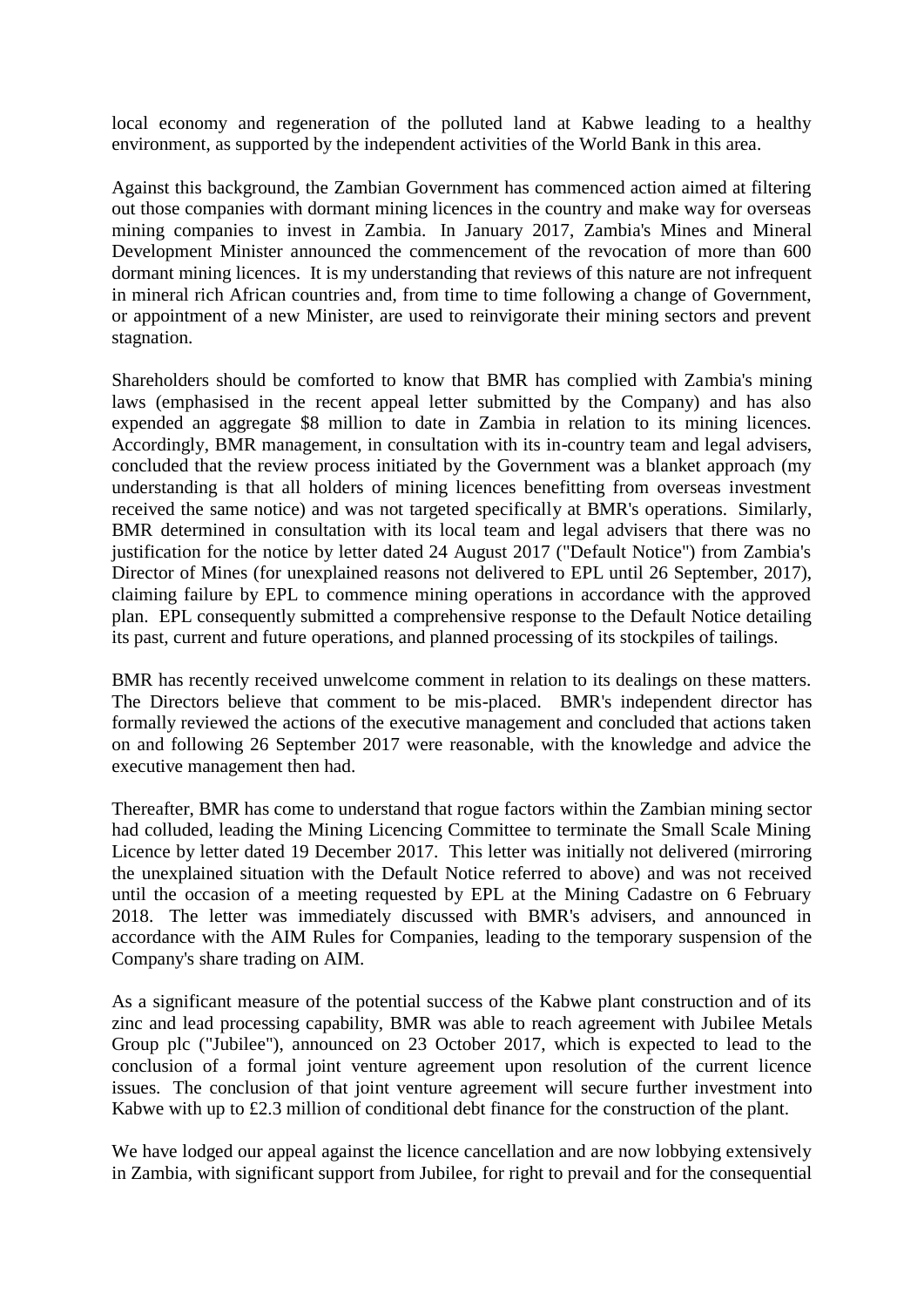return of the licence. BMR's representatives in Zambia have brought to the Government's attention procedural errors and unexplained reasons for the cancellation of EPL's licence. We made a full presentation to representatives from the President's Office earlier this week and a senior engineer from the office of the Minister of Mines has carried out a site inspection at Kabwe to confirm our significant investment and operations to date. As a result, we are confident that our position will be properly recognised and that the licence will therefore be restored shortly.

## **African Compass International Limited ("ACI")**

We continue to be severely disappointed with the lack of performance by ACI under the terms of the facility agreement it entered into with BMR on 23 September 2016. At the same time, we continue in discussions with ACI as we believe there still remains a prospect that ACI will comply with the requirements. As a result, and while we are in discussions for the return of the licence, we have decided not at the present time to terminate the facility agreement and the off-take agreement with ACI. That position remains under constant review.

BMR's intention is that, in the event ACI continues not to comply with the terms of the facility agreement at the time the licence is returned, we will terminate the agreements with ACI and seek recovery of the fee of \$109,800 paid to ACI.

BMR reserves all rights against ACI for its significant breach of the terms of the facility agreement.

## **Jubilee Metals Group plc ("Jubilee")**

We entered into agreements with Jubilee for up to £2.3 million conditional debt funding for the construction of the plant at Kabwe, a subscription of £500,000 into BMR and a share for share exchange resulting in Jubilee holding 29% of BMR and BMR holding 4.83% in Jubilee. The detailed terms of the operating and joint venture agreements with Jubilee and their debt funding facility are being negotiated and can only be concluded once the EPL licence has been returned.

We believe that Jubilee's positive involvement with BMR substantiates and adds credibility to the potential at Kabwe as well as bringing a high degree of technical, operational and managerial experience to the project.

## **Star Zinc and Galileo Resources Plc ("Galileo")**

We have completed the acquisition of Large Scale Prospecting Licence 19653 - HQ - LPL ("Star Zinc") together with agreements over financing from Galileo and now hold a 15% interest in the project. We are in discussions with Galileo for an off-take agreement for the processing of ore from Star Zinc at Kabwe, which has the potential to enhance the zinc head grade to the plant and quantity of zinc products to be produced at BMR's own Kabwe plant.

#### **Board changes**

We have previously stated that, for good corporate governance, we would look to appoint an additional non-executive director and to split the roles of Chairman and CEO. We also recognise the importance of satisfying the corporate governance requirements under which AIM companies will have to operate with effect from 28 September 2018. While BMR has been evolving through a phase of relatively high risk until its platform for plant construction and revenue generation can be realised which is now expected later this year, it has been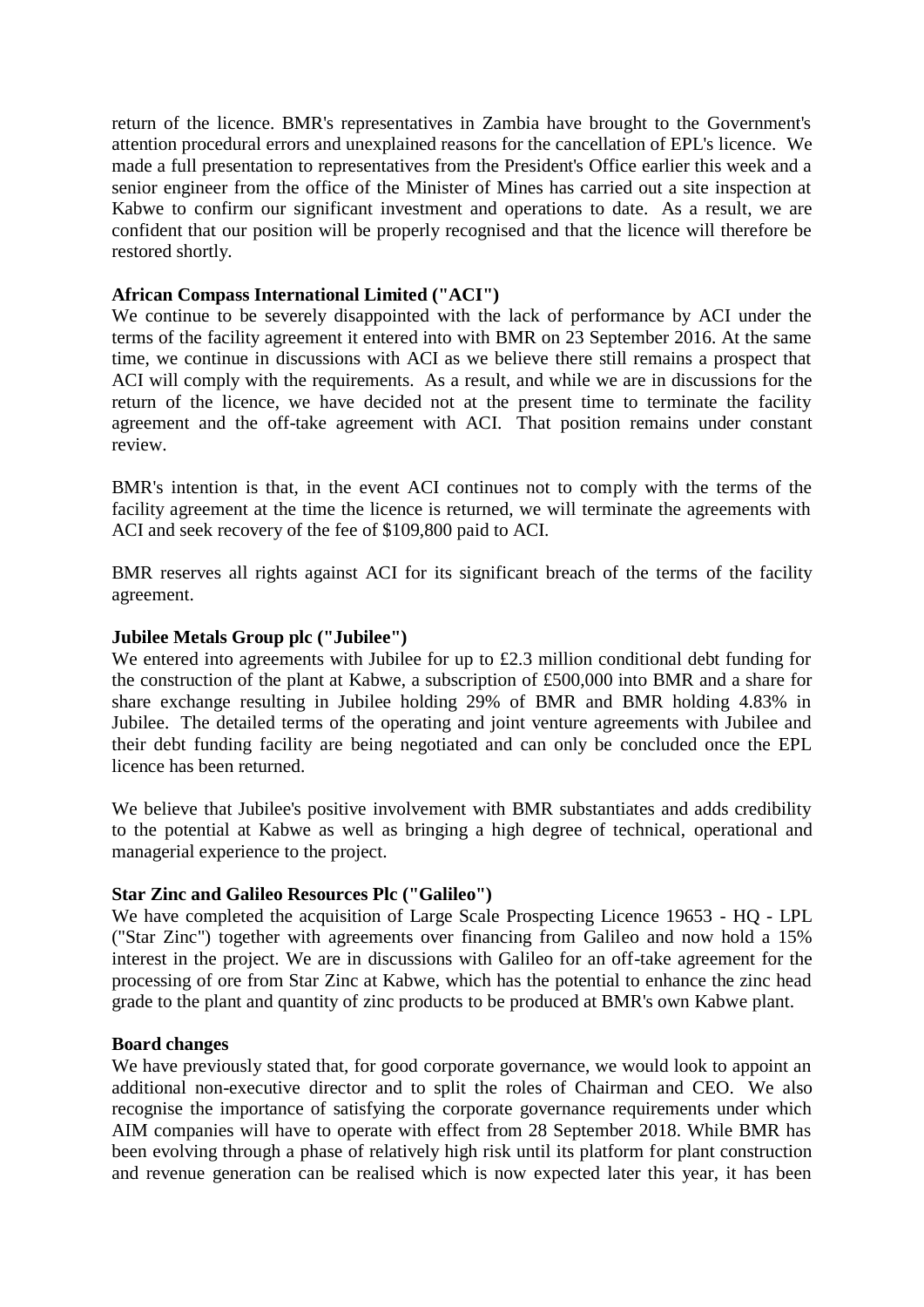difficult to attract good candidates as the Company has not been in a position to allocate its scarce cash resources to appointing new directors.

As entitled under the terms of its investment in BMR, Jubilee has proposed the appointment of Colin Bird, Jubilee's non-executive chairman, to the BMR board, whilst its interests in the Company exceed 15%. Colin is a seasoned mining engineer who has developed and managed a number of listed mining companies involved in diverse countries and commodities. We believe his experience will be of significant benefit to the Company in developing our asset base and assisting us in enhancing value for shareholders. We look forward to Colin joining the Board, subject to completion of the necessary due diligence.

We are also in discussion with a number of other excellent candidates and expect to be able to satisfy the required level of corporate governance in advance of 28 September 2018, including the separation of the roles of Chairman and CEO.

## **Shareholders**

I am warmly encouraged by significant support from our shareholders and, in particular, from a small group who have expressed interest to invest further in the Company.

## **Litigation pursuit and VAT appeal**

We continue to pursue the legacy issues from the former management. These issues include the claims against certain entities arising from the investigation into financial irregularities and from our appeal against the decision of HMRC to de-register the Company for VAT with an assessment for back VAT.

## **Interim results**

The loss before taxation for the six months ended 31 December 2017 before exchange translation differences was £539,000 (2016: £702,000). The loss for the period includes administrative expenses which amounted to £530,000 (2016: £617,000). Loss per ordinary share was 0.26p (2016: 0.40p). Total net assets at 31 December 2017 amounted to £10.17 million (2016: £11.03 million).

#### **Outlook**

The return of the licence at Kabwe is critical to the Company and our key focus is on achieving this in the near future. We believe that the reasons purportedly behind the cancellation, which was outside our control, are false.

We believe that Jubilee has added a significant strong dimension to the Company and welcome their involvement to secure the Kabwe plant construction

We are optimistic about the Company's prospects once we secure the return of the licence.

Alex Borrelli Chairman

# **BMR GROUP PLC CONSOLIDATED STATEMENT OF COMPREHENSIVE INCOME For the six month period ended 31 December 2017**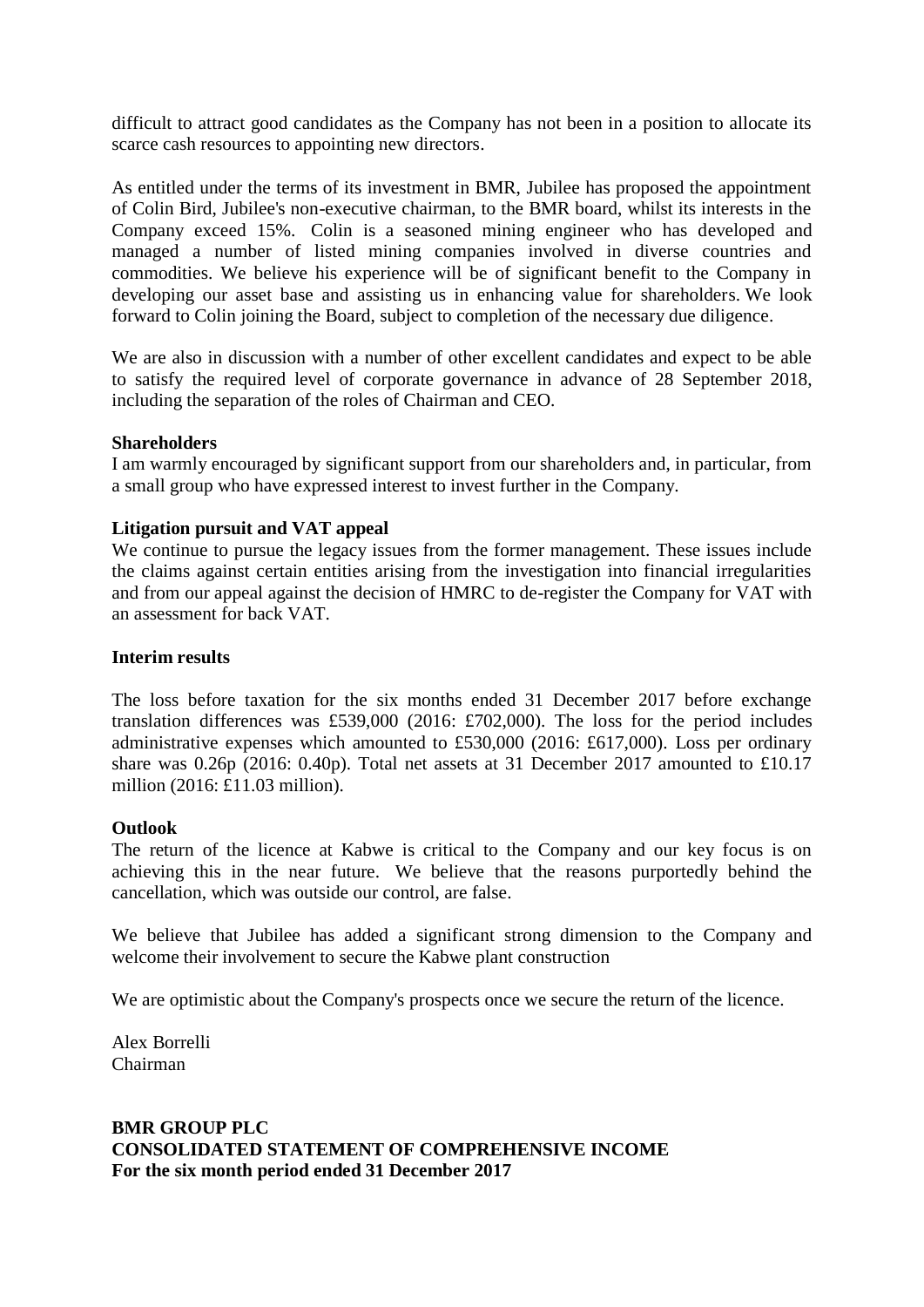|                                                         | <b>Unaudited</b><br><b>Period ended</b> | <b>Unaudited</b><br><b>Period ended</b> | <b>Audited</b><br><b>Year ended</b> |
|---------------------------------------------------------|-----------------------------------------|-----------------------------------------|-------------------------------------|
|                                                         | 31 December<br>2017                     | 31 December<br>2016                     | 30 June 2017                        |
|                                                         | $\mathbf f$                             | £                                       |                                     |
| <b>Continuing operations</b>                            |                                         |                                         |                                     |
|                                                         |                                         |                                         |                                     |
| Administrative expenses                                 | (530, 433)                              | (616, 693)                              | (1,515,868)                         |
|                                                         |                                         |                                         |                                     |
| <b>Total administrative expenses</b>                    | (530, 433)                              | (616, 693)                              | (1,515,618)                         |
| Finance expense                                         | (8,697)                                 | (85,789)                                | (86, 753)                           |
| Finance income                                          | 8                                       | 425                                     | 430                                 |
|                                                         |                                         |                                         |                                     |
| Loss before tax                                         | (539, 122)                              | (702, 057)                              | (1,602,191)                         |
| Taxation                                                |                                         |                                         |                                     |
| Loss for the period after                               |                                         |                                         |                                     |
| taxation attributable to equity                         |                                         |                                         |                                     |
| holders of the parent company                           | (539, 122)                              | (702, 057)                              | (1,602,191)                         |
| Other comprehensive loss:                               |                                         |                                         |                                     |
|                                                         |                                         |                                         |                                     |
| <b>Exchange translation differences</b>                 |                                         |                                         |                                     |
| on foreign operations                                   | (273, 946)                              | 786,303                                 | 158,061                             |
| <b>Total comprehensive</b>                              |                                         |                                         |                                     |
| income/(loss) for the period                            |                                         |                                         |                                     |
| attributable to equity holders<br>of the parent company | (813,068)                               | 84,246                                  | (1,444,130)                         |
|                                                         |                                         |                                         |                                     |
|                                                         |                                         |                                         |                                     |
| Loss per ordinary share                                 |                                         |                                         |                                     |
| Basic and diluted (pence)                               | (0.26p)                                 | (0.40p)                                 | (0.88p)                             |

**The comparative figures are for the six month period ended 31 December 2016 and the year ended 30 June 2017.**

**BMR GROUP PLC CONSOLIDATED STATEMENT OF FINANCIAL POSITION As at 31 December 2017**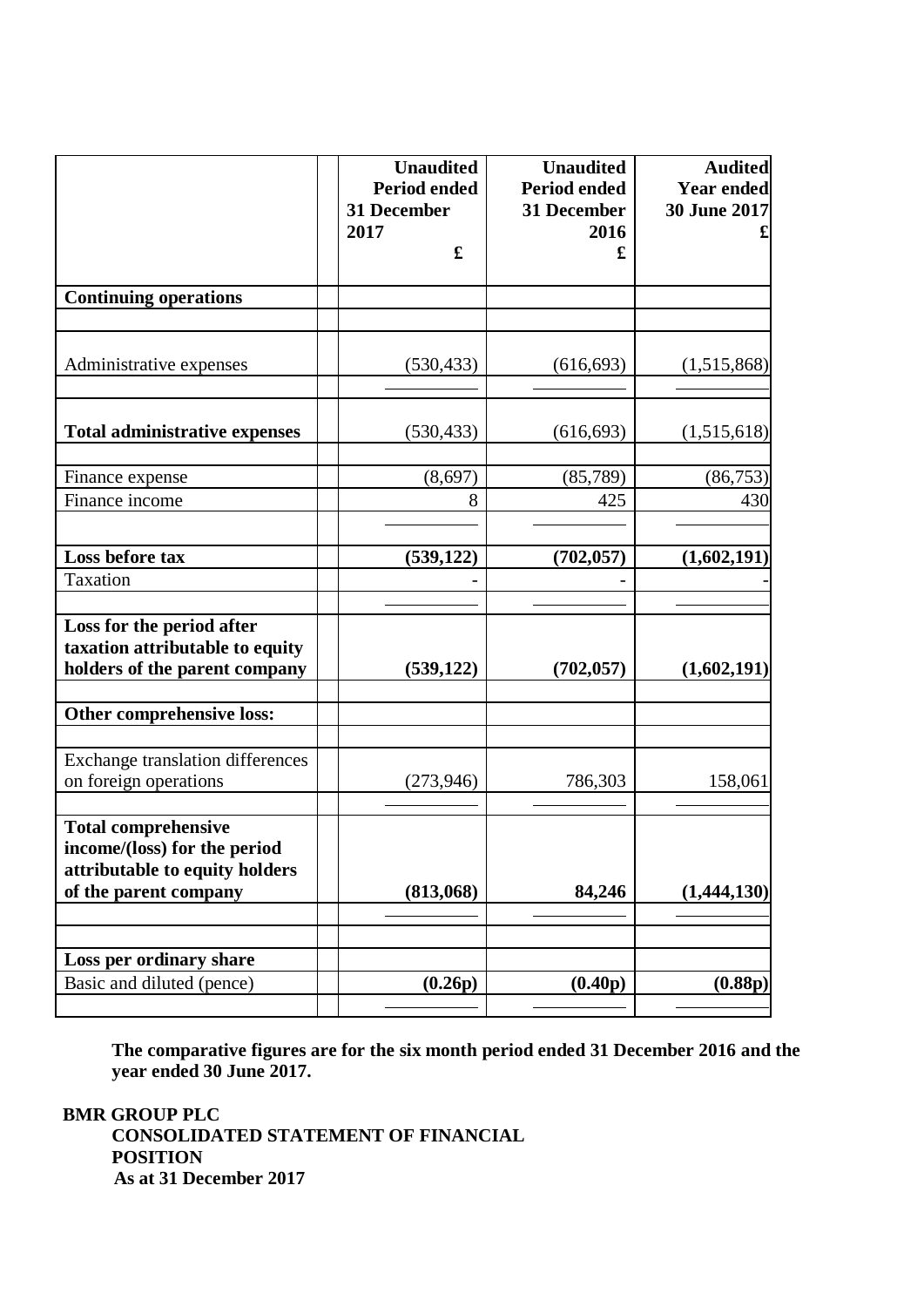|                                      | <b>Unaudited</b><br><b>31 December</b><br>2017 | <b>Unaudited</b><br>31 December<br>2016 | <b>Audited</b><br>30 June<br>2017<br>£ |
|--------------------------------------|------------------------------------------------|-----------------------------------------|----------------------------------------|
| <b>Assets</b>                        |                                                |                                         |                                        |
| <b>Non-current assets</b>            |                                                |                                         |                                        |
| Intangible assets                    | 1,309,030                                      | 13,270,528                              | 1,390,267                              |
| Development assets                   | 11,100,785                                     |                                         | 11,003,391                             |
| Property, plant and equipment        | 506,313                                        | 524,282                                 | 491,553                                |
|                                      | 12,916,128                                     | 13,794,810                              | 12,885,211                             |
| <b>Current assets</b>                |                                                |                                         |                                        |
| Trade and other receivables          | 42,921                                         | 44,189                                  | 417,078                                |
| Cash and cash equivalents            | 179,131                                        | 230,679                                 | 154,969                                |
|                                      | 222,052                                        | 274,868                                 | 572,047                                |
| <b>Total assets</b>                  | 13,138,180                                     | 14,069,678                              | 13,457,258                             |
| <b>Liabilities</b>                   |                                                |                                         |                                        |
| <b>Current liabilities</b>           |                                                |                                         |                                        |
| Trade and other payables             | 763,530                                        | 628,073                                 | 947,860                                |
| <b>Total current liabilities</b>     | 763,530                                        | 628,073                                 | 947,860                                |
| <b>Non current liabilities</b>       |                                                |                                         |                                        |
| Deferred tax                         | 2,209,534                                      | 2,416,230                               | 2,275,314                              |
| <b>Total non current liabilities</b> | 2,209,534                                      | 2,416,230                               | 2,275,314                              |
| <b>Total liabilities</b>             | 2,973,064                                      | 3,044,303                               | 3,223,174                              |
| <b>Net assets</b>                    | 10,165,116                                     | 11,025,375                              | 10,234,084                             |
| <b>Equity</b>                        |                                                |                                         |                                        |
| Share capital                        | 21,956,030                                     | 21,403,488                              | 21,556,030                             |
| Share premium                        | 23,185,109                                     | 22,256,466                              | 22,841,009                             |
| Share based payment reserve          | 84,500                                         | 84,500                                  | 84,500                                 |
| Merger reserve                       | 1,824,000                                      | 1,824,000                               | 1,824,000                              |
| <b>Translation reserve</b>           | 1,383,302                                      | 2,285,490                               | 1,657,248                              |
| Retained earnings                    | (38, 267, 825)                                 | (36,828,569)                            | (37, 728, 703)                         |
| <b>Total equity</b>                  | 10,165,116                                     | 11,025,375                              | 10,234,084                             |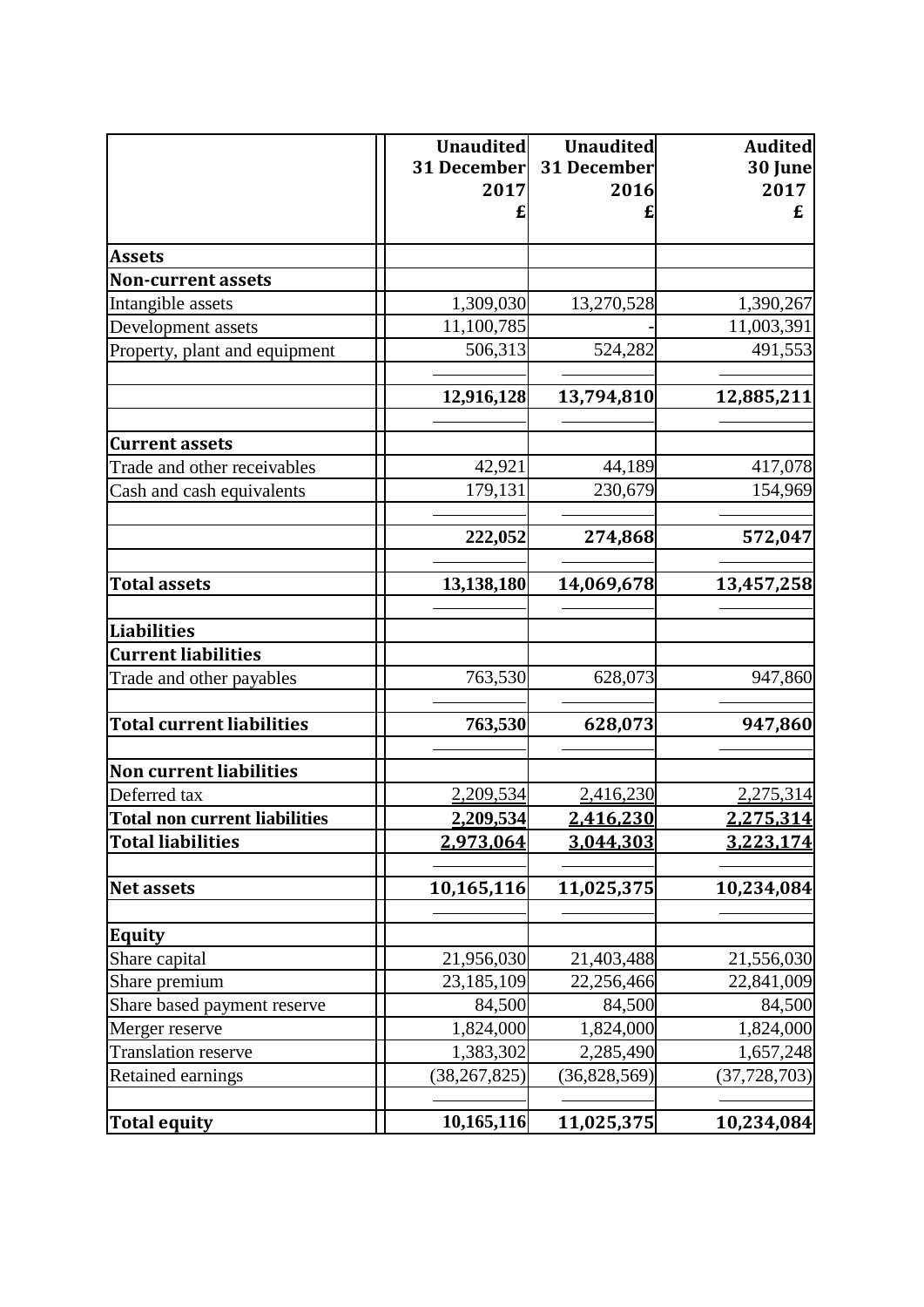# **BMR GROUP PLC CONSOLIDATED STATEMENT OF CHANGES IN EQUITY for the six month period ended 31 December 2017**

|                                                     | Share<br>capital | Share<br>premium      | Share based<br>payment<br>reserve | Merger<br>reserve | Translation<br>reserve | Retained<br>earnings               | Total<br>equity |
|-----------------------------------------------------|------------------|-----------------------|-----------------------------------|-------------------|------------------------|------------------------------------|-----------------|
|                                                     | £                | £                     |                                   | £                 | £                      | £                                  | £               |
|                                                     |                  |                       |                                   |                   |                        |                                    |                 |
| As at 30 June<br>2016                               |                  | 21,310,951 21,759,953 |                                   | 84,500 1,824,000  |                        | 1,499,187 (36,126,512) 10,352,079  |                 |
| Total<br>comprehensive<br>income for the            |                  |                       |                                   |                   |                        |                                    |                 |
| period                                              |                  |                       |                                   |                   | 786,303                | (702, 057)                         | 84,246          |
| Issue of shares                                     | 92,537           | 527,463               |                                   |                   |                        |                                    | 620,000         |
| Share issue costs                                   |                  | (30, 950)             |                                   |                   |                        |                                    | (30,950)        |
|                                                     |                  |                       |                                   |                   |                        |                                    |                 |
| As at 31                                            |                  |                       |                                   |                   |                        |                                    |                 |
| December 2016   21,403,488   22,256,466             |                  |                       |                                   | 84,500 1,824,000  |                        | 2,285,490 (36,828,569) 11,025,375  |                 |
|                                                     |                  |                       |                                   |                   |                        |                                    |                 |
| As at 30 June<br>2017                               |                  | 21,556,030 22,841,009 |                                   | 84,500 1,824,000  |                        | 1,657,248 (37,728,703) 10,234,084  |                 |
| Total<br>comprehensive<br>Loss for the<br>period    |                  |                       |                                   |                   | (273,946)              | (539, 122)                         | (813,068)       |
| Issue of shares                                     | 400,000          | 400,000               |                                   |                   |                        |                                    | 800,000         |
| Share issue costs                                   |                  | (55,900)              |                                   |                   |                        |                                    | (55,900)        |
| As at 31<br>December 2017   21,956,030   23,185,109 |                  |                       |                                   | 84,500 1,824,000  |                        | $1,383,302(38,267,825)$ 10,165,116 |                 |
|                                                     |                  |                       |                                   |                   |                        |                                    |                 |

# **BMR GROUP PLC CONSOLIDATED CASH FLOW STATEMENT for the six month period ended 31 December 2017**

|  | <b>Unaudited</b>    | <b>Unaudited</b> |
|--|---------------------|------------------|
|  | <b>Period ended</b> | <b>Period</b>    |
|  | 31 December         | ended            |
|  | 2017                |                  |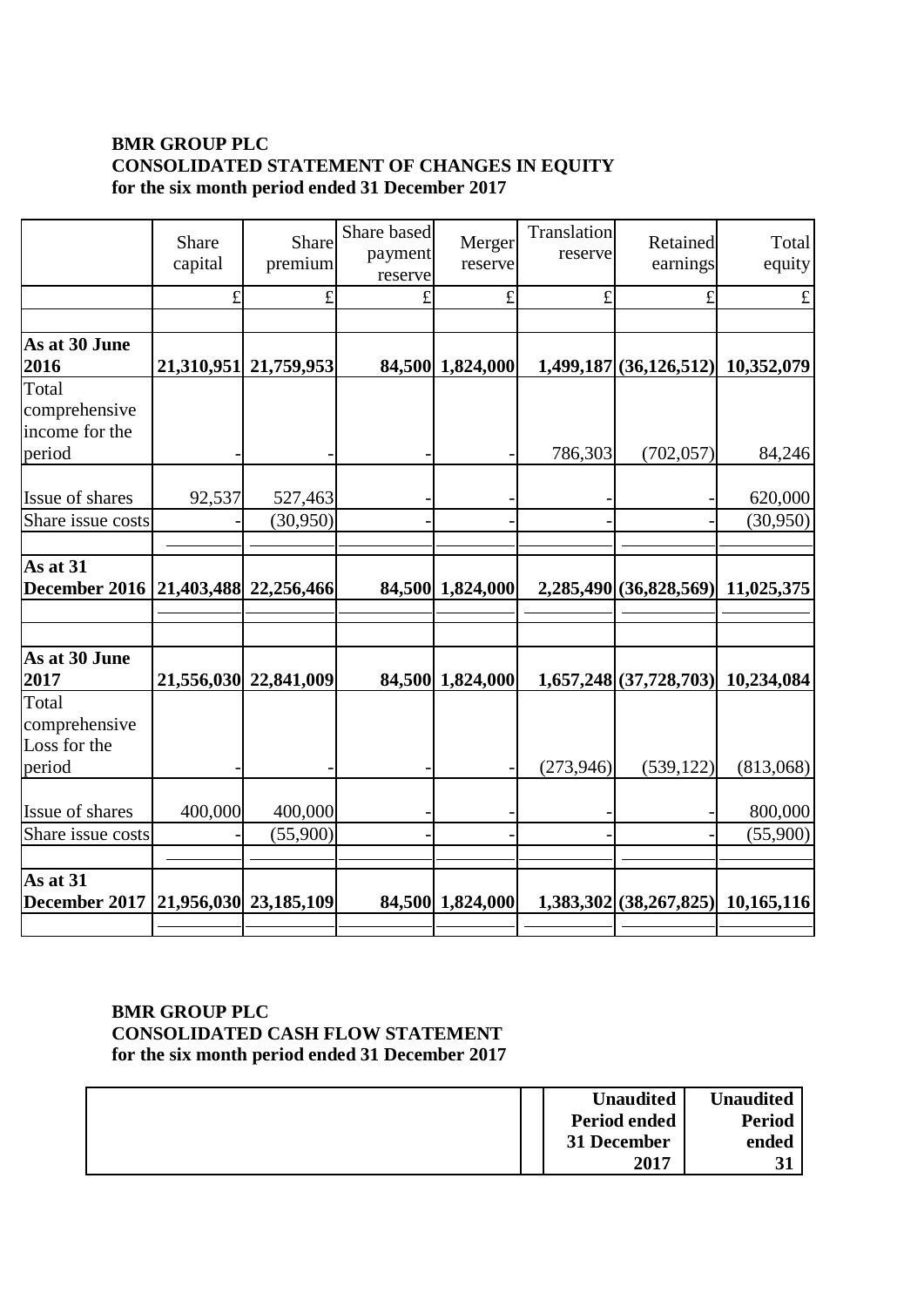|                                                                | £          | <b>December</b><br>2016 |
|----------------------------------------------------------------|------------|-------------------------|
|                                                                |            | £                       |
|                                                                |            |                         |
| <b>Cash flows from operating activities</b>                    |            |                         |
| Loss before tax                                                | (539, 122) | (702, 057)              |
| Adjustments to reconcile net losses to cash utilised :         |            |                         |
| Amortisation of exploration and evaluation assets              | 49,677     | 50,922                  |
| Depreciation of property, plant and equipment                  | 13,887     | 21,517                  |
| Finance income                                                 | (8)        | (425)                   |
| Operating cash outflows before movements in<br>working capital | (475, 566) | (630, 043)              |
| Changes in:                                                    |            |                         |
| Trade and other receivables                                    | 375,189    | 148,242                 |
| Trade and other payables                                       | (183, 840) | 92,005                  |
|                                                                |            |                         |
| Net cash outflow from operating activities                     | (284, 217) | (389,796)               |
|                                                                |            |                         |
| <b>Investing activities</b>                                    |            |                         |
| Interest received                                              | 8          | 425                     |
| Purchase of property, plant and equipment                      | (33,507)   | (464, 657)              |
| Purchase of intangible exploration and evaluation<br>assets    | (52, 928)  |                         |
| Purchase of development assets                                 | (350, 217) | (504, 810)              |
| Net cash outflow from investing activities:                    | (436, 644) | (969, 042)              |
|                                                                |            |                         |
| <b>Financing activities</b>                                    |            |                         |
| Proceeds from issue of shares                                  | 800,000    | 620,000                 |
| Share issue costs                                              | (55,900)   | (30, 950)               |
| Net cash generated from financing activities                   | 744,100    | 589,050                 |
|                                                                |            |                         |
| Net increase/(decrease) in cash and cash equivalents           | 23,239     | (769, 788)              |
| Effect of foreign exchange rate changes                        | 923        | (13,887)                |
| Cash and cash equivalents at beginning of period               | 154,969    | 1,014,354               |
|                                                                |            |                         |
| Cash and cash equivalents at end of period                     | 179,131    | 230,679                 |
|                                                                |            |                         |

**Notes to the interim results:**

# **1. General information and accounting policies**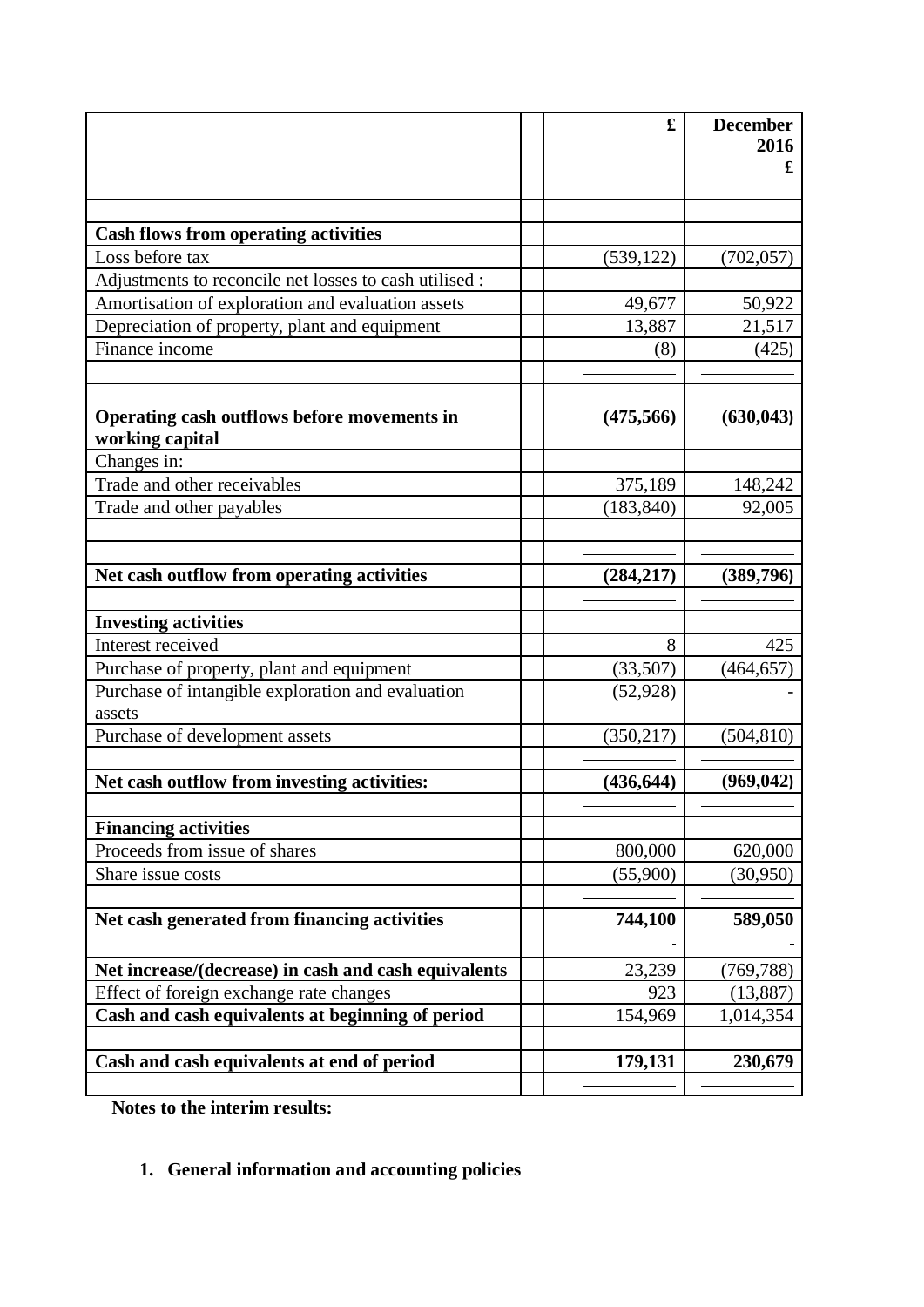This announcement is for the unaudited interim results for the period ended 31 December 2017. The Registered Office of the Company is at 35 Piccadilly, London W1J 0DW.

# **2. Basis of preparation**

The consolidated interim financial information has been prepared using policies based on International Financial Reporting Standards issued by the International Accounting Standards Board ("IASB") as adopted by the European Union, which are expected to be applied in the Group's financial statements for the year ending 30 June 2018 and are materially consistent with the accounting policies applied in respect of the year ended 30 June 2017.

The consolidated interim results for the period 1 July 2017 to 31 December 2017 is unaudited, does not include all the information required for full financial statements and should be read in conjunction with the Group's consolidated financial statements for the year ended 30 June 2017. In the opinion of the Directors, the consolidated financial information for the period represents fairly the financial position, results from operations and cash flows for the period in conformity with generally accepted accounting principles consistently applied.

The annual financial statements of BMR Group PLC are prepared in accordance with International Financial Reporting Standards ('IFRSs') as issued by the International Accounting Standards Board ('IASB') and as adopted by the European Union. The Group's consolidated annual financial statements for the year ended 30 June 2017, have been filed with the Registrar of Companies and are available on the Company's website [www.bmrplc.com.](http://www.bmrplc.com/)

As permitted, the Group has chosen not to adopt IAS 34 "Interim Financial Reporting". The Financial Statements are presented in £ Sterling. For the reference period end, the exchange rate from GBP to US\$ was £1.00: \$1.349 (2016: £1.00: \$1.2336).

# **3. Going concern**

After making enquiries, the Directors have a reasonable expectation that the Company will achieve restoration of the EPL licence in Zambia and complete the operating and joint venture agreements with Jubilee to secure the £2.3 million debt funding. However, the Group's ability to continue as a going concern is reliant upon successfully obtaining funds as it moves towards production and to finance its ongoing working capital requirements. The Directors have therefore considered this to be an uncertainty which may cast doubt about the Group's ability to continue as a going concern.

## **4. Share capital and warrants**

On 20 November 2017, the Company issued 40,000,000 ordinary shares of 1p each at a price of 2p per share raising £800,000 before expenses.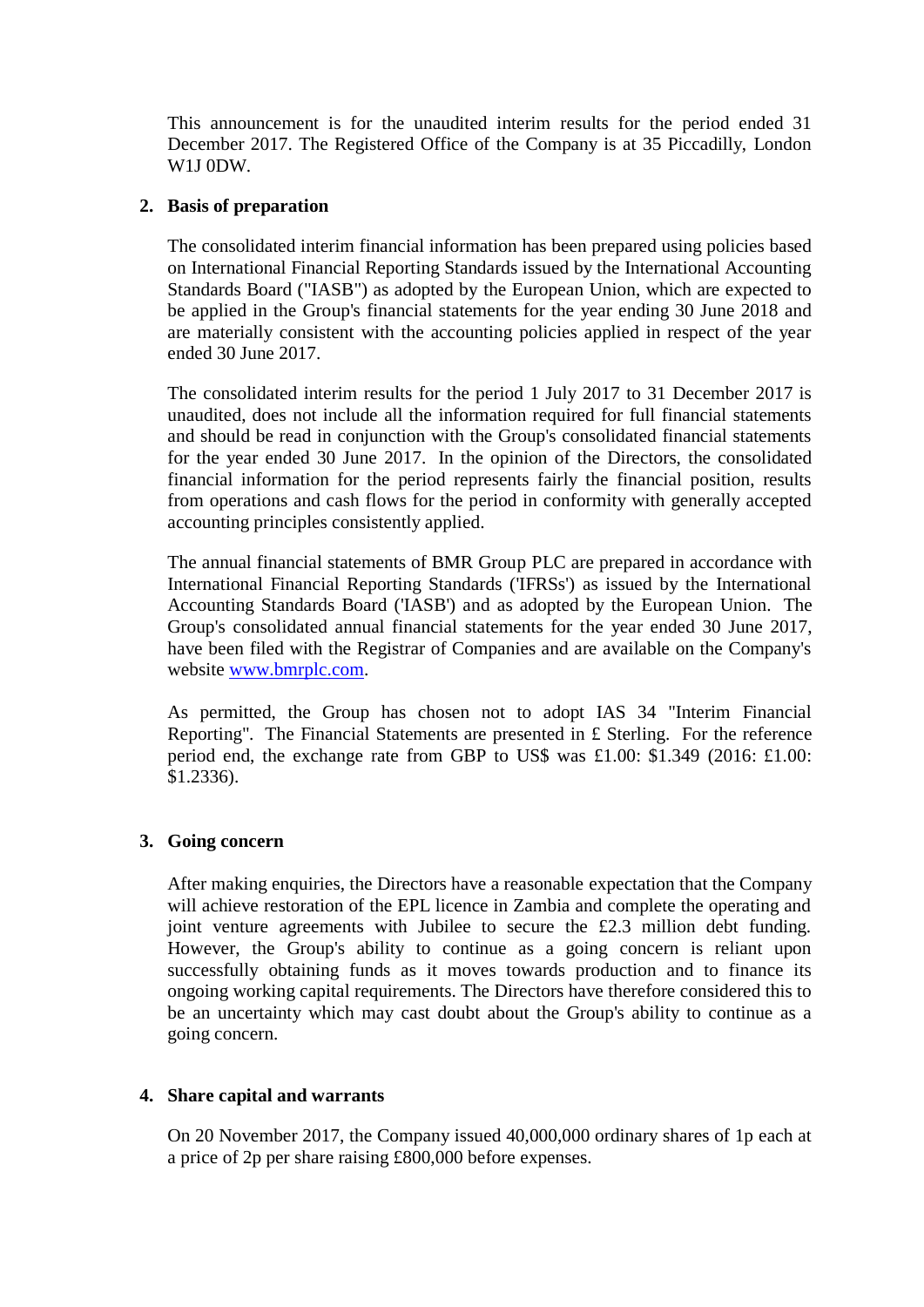As at 31 December 2017, the Company had in issue 238,339,566 ordinary shares and no warrants.

## **5. Intangible assets**

Additions of intangible assets amounted to £52,000 for the six month period ended 31 December 2017 incorporating the expenditure on the exploration and testing programme for the Ester Project.

## **6. Development assets**

Additions of development assets amounted to £350,000 incorporating the Kabwe project (£122,000) and the investment in Star Zinc (£228,000). Impairment was considered in relation to the operating licence issues but no impairment has been made at this stage as the Directors consider that the licence is expected to be reinstated.

## **7. Loss per share**

The loss per share of 0.26 pence (2016: loss 0.40 pence) has been calculated on the basis of the loss of £539,000 (2016: loss £702,000) and on 205,078,695 (2016: 177,050,416) ordinary shares, being the weighted average number of ordinary shares in issue during the period ended 31 December 2017.

## **8. Events after the reporting date**

On 19 January 2018, the Company has issued 25,000,000 ordinary shares of 1p each at a price of 2p per share to Jubilee Metals Group Plc raising approximately £500,000 before expenses and in addition 72,371,298 of subscription shares were issued in exchange for 63,166,969 new ordinary shares of 1p each in the capital of Jubilee.

|                                                 | <b>Ends</b>   |
|-------------------------------------------------|---------------|
| For further information:                        |               |
| <b>BMR Group PLC</b><br>Alex Borrelli, Chairman | 020 7734 7282 |
| <b>WH Ireland Limited</b>                       | 020 7220 1666 |
| NOMAD and Joint Broker                          |               |
| Chris Fielding, Head of Corporate Finance       |               |